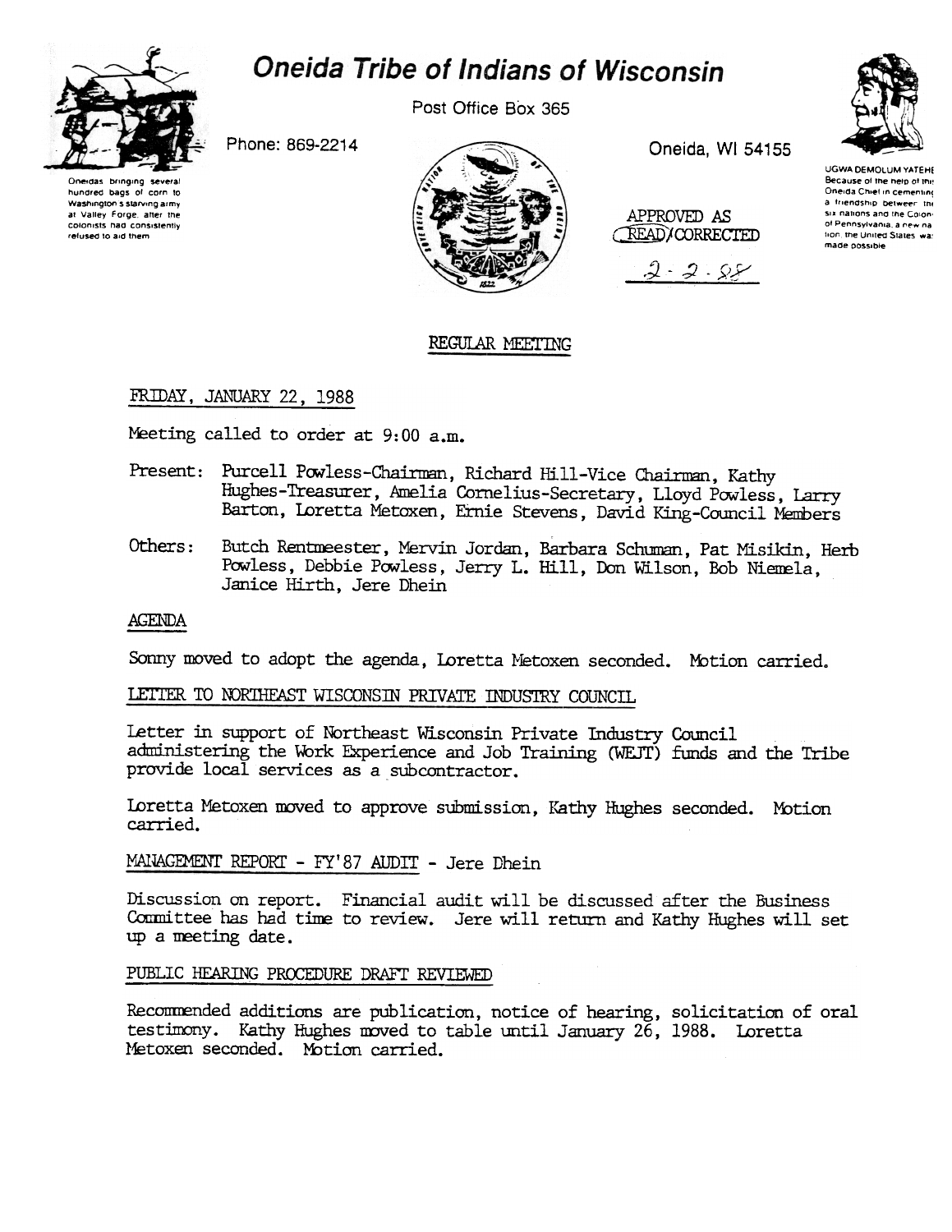ONEIDA TRIBE OF INDIANS OF WISCONSIN REGULAR MEETING - JANUARY 22, 1988 Page 2

# DONATION OF \$5,000 FROM THE INSTANT TICKET FACTORY

Alma Webster recommended \$2,500 to Acheson Education Fund, \$2,500 to Miss Oneida Committee.

Lloyd Powless moved to support recommendation. Kathy Hughes seconded. 2 members for, 5 members opposed. Motion defeated.

Larry Barton moved to recommend that \$2,500 to Acheson Fund and \$2,500 to the Community Support Fund. Amelia Cornelius seconded. Lloyd Powless opposed. Motion carried.

Rick Hill moved to review recommendation on request in one year. Loretta Metoxen seconded. Motion carried.

#### TRAVEL REQUEST

Kathy Hughes is requesting approval to attend the Positive Company Communication Conference on February 8 & 9, 1988. David King moved to approve, Ernie Stevens seconded. Kathy Hughes abstained. Motion carried.

#### PERSONNEL

Meeting to discuss plan of action on revising/updating Personnel Policies on February 3, 1988 at 9:00 a.m. in the Business Committee Conference Room.

- New Position - Custodial Supervisor: Rick Hill moved to approve the the new position, David King seconded. Motion carried.

- New Position - Instant Ticket Machine Repairman: Lloyd Powless moved to approve the job description to include:  $1)$  Must be an enrolled Oneida Tribal Member, 2) Must be bondable, and 3) Must have a valid drivers license and insurance upon employment. Loretta Metoxen seconded. Motion carried.

Hiring - Transfers:

Environmental Specialist - Cathy Rather Nurses Aide - 1) Delvine Powless; 2) Hazel Noble Nurses Aide Pool - 1) Lida Metoxen Gaming Division Manager - Carol Silva Tutor Staff - Support - Gretchen Schroeder Transfer - Fitness Assistant I - Chris Powless

### GENERAL AND AREA MANAGERS MEMO FROM AMELIA CORNELIUS

Ernie Stevens moved to approve the request in the memo that the General Manager or his designee attend all Business Committee meetings and that he be provided a copy of the agenda and all materials for action. Also to establish formal monthly meetings with the Area Managers. Larry Barton seconded. Motion carried.